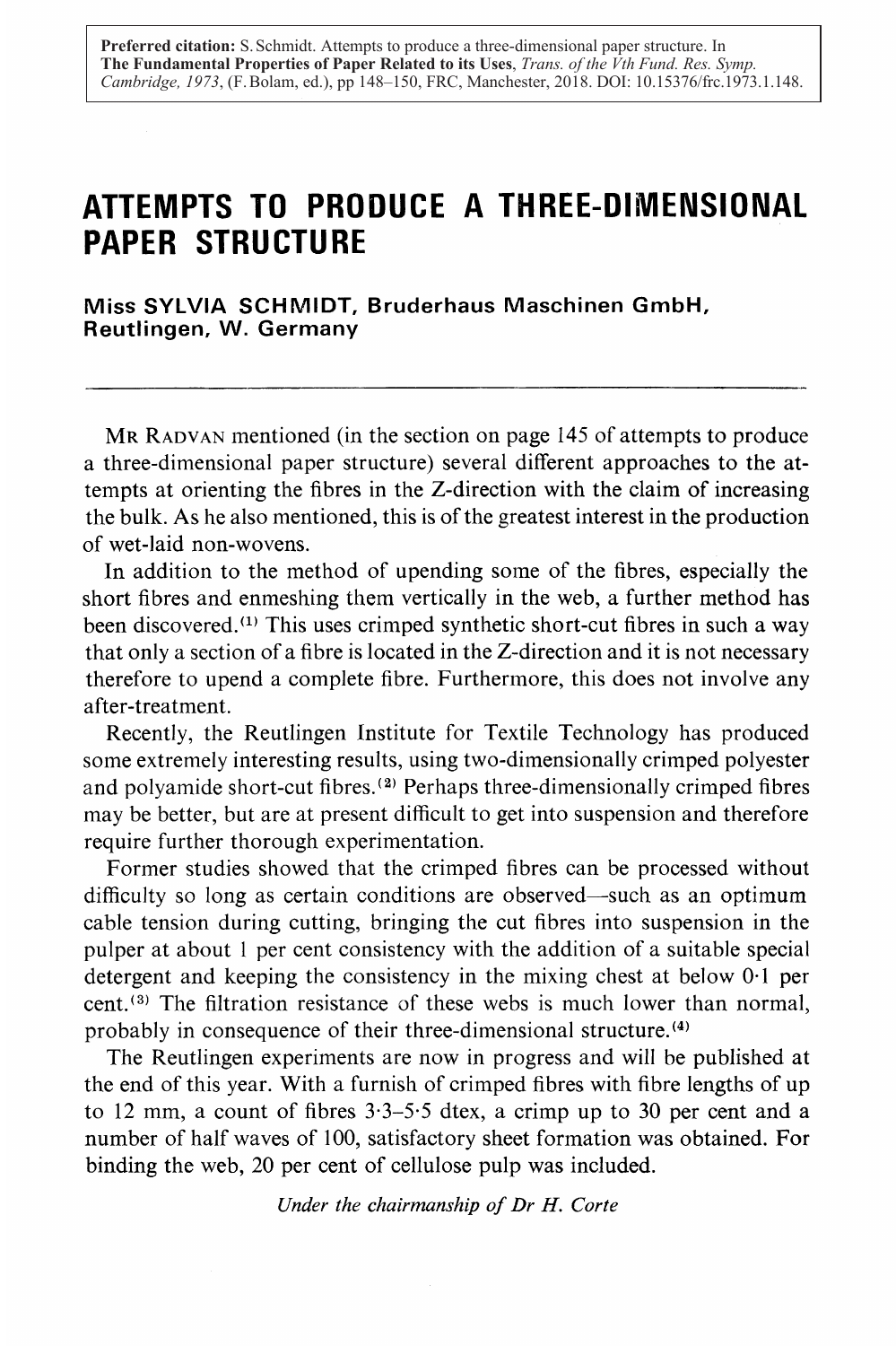#### Three-dimensional structure 149

Sheets prepared on the Rapid-Köthen standard sheetmachine had a thickness that was 50-300 per cent greater compared with non-woven sheets made from straight fibres; their air permeability also is higher. From Fig. 1, it seems that the air permeability increases linearly with the crimp. Of special interest for non-wovens is naturally the bending stiffness. In Fig. 2, even the small number of experimental points plotted indicates a clear relationship between



Fig. 1



Fig. 2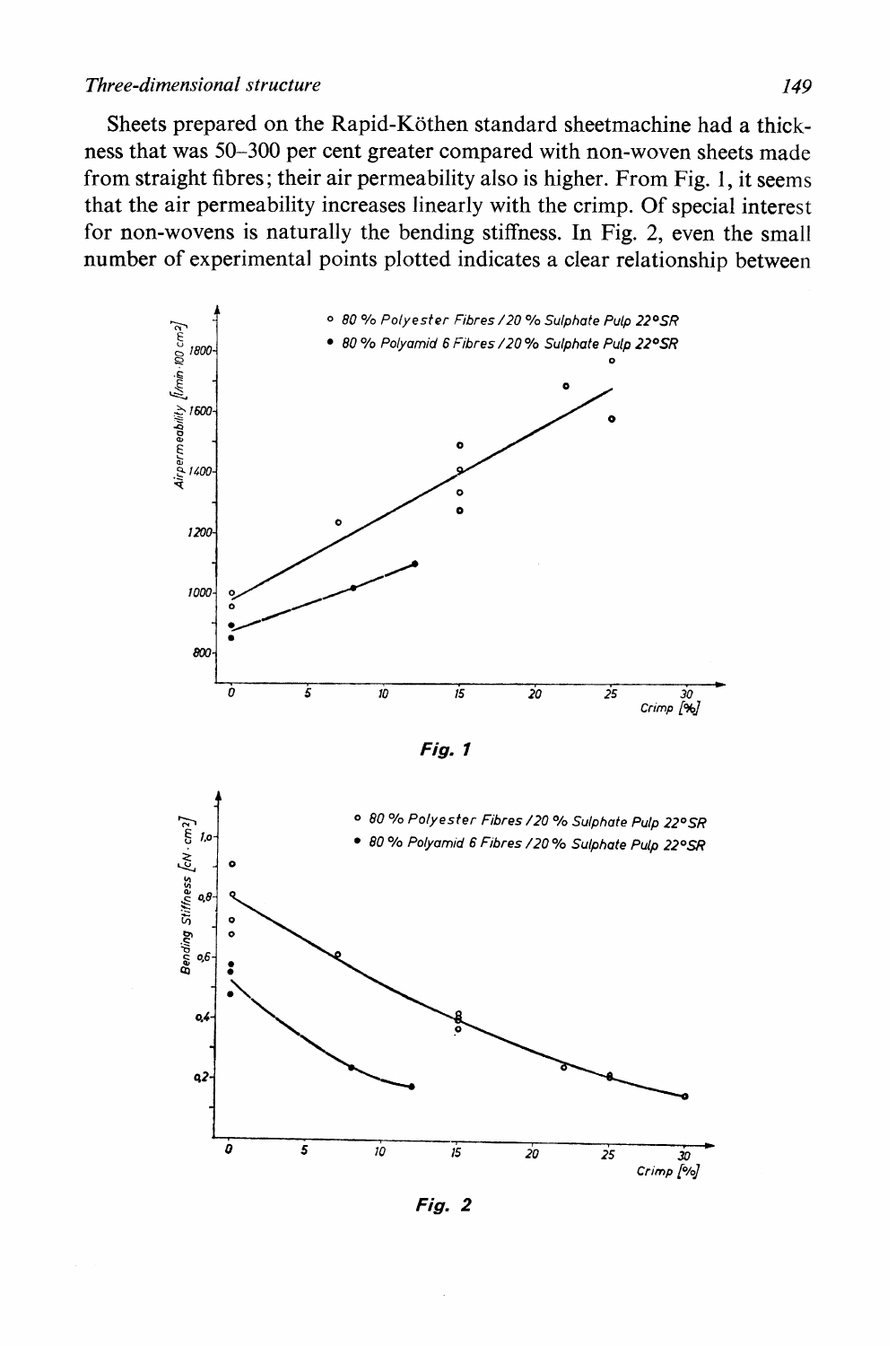crimp and the reduction in bending stiffness, which is only 25–50 per cent of the usual values. These results were confirmed by experiments on the Bruderhaus pilot inclined wire at AWETA-BASF, Ludwigshafen.

The reduction in bending stiffness tends to increase drape and can be explained by the following considerations. When the fibre sections are threedimensionally arranged and the whole non-woven is subjected to bending. the stresses in a fibre are not only tensile or compressive, but may also be flexural stresses. As the specific flexural resistance of a fibre is much smaller than its specific tensile resistance, a greater flexibility results and this imparts a textile-like character to the web, which has up to the present barely been achieved by wet-laid non-wovens.

#### **References**

- 1. Albrecht, W., 'Voluminöse Vliesstoffe nach dem Nassverfahren', XIth International Non-woven Colloquium 1972, Brno, Czechoslovakia
- 2. Ehrler, P. and Janitza, J., Personal remarks, August 1973
- 3. Ehrler, P. and Janitza, J., Melliand Textilber., 1973, (5). 466
- 4. Scholz. B., 'Das Nassverfahren und seine Anwendungsmöglichkeiten'. XIth International Non-woven Colloquium 1972, Brno, Czechoslovakia